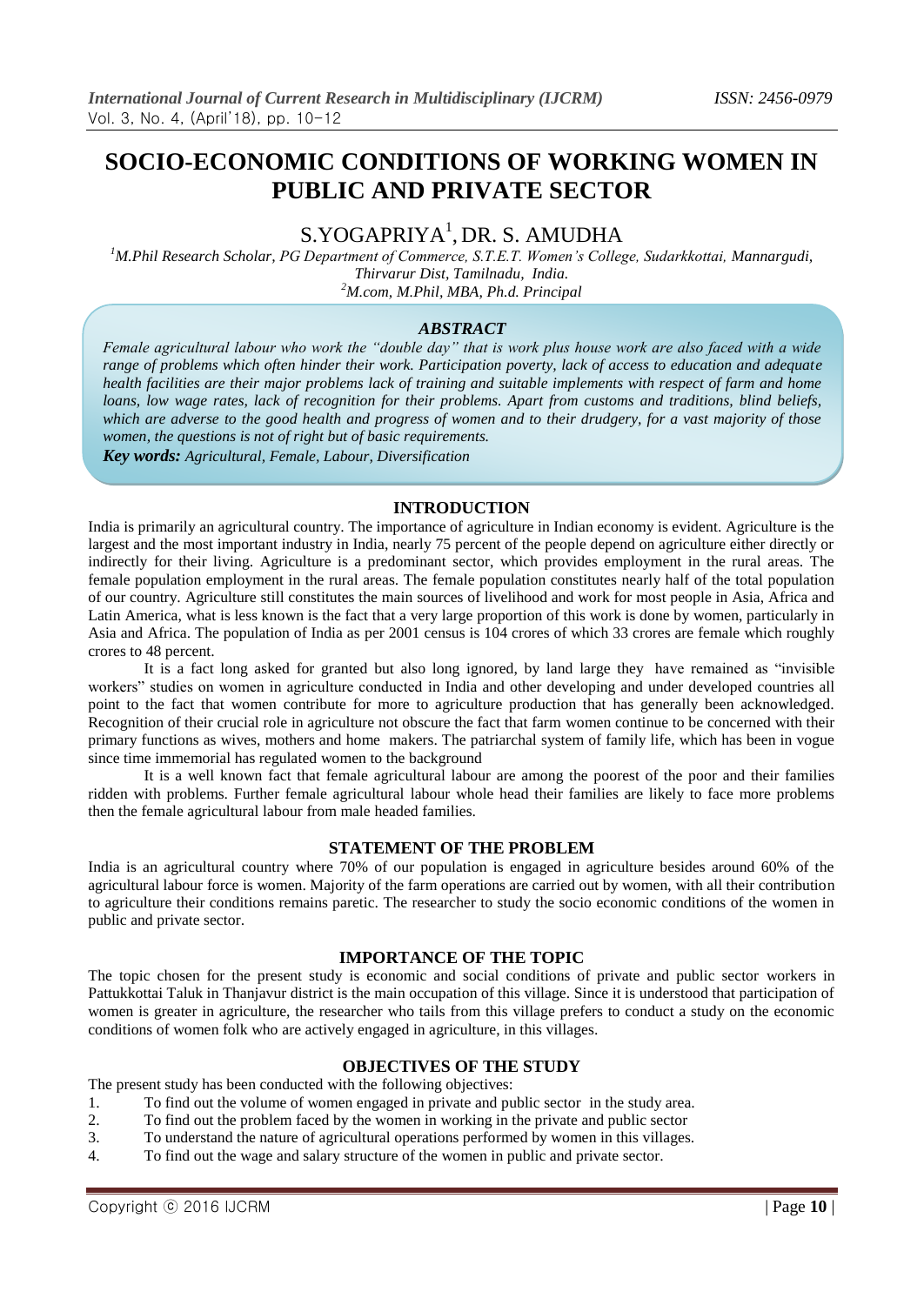# **AREA OF THE STUDY**

Pattukkottai town is an important town in Thanjavur district, and 45 Km from Thanjavur. This town has 5 revenue villages. They are

(1)Nadiambalpuram

(2)Kailasanathapuram

(3)Maharajasamudram

(4) Rengogiappa Thottam

(5) Pappavalli Palayamkottai.

Pattukkottai is the head quarter of Thanjavur District. The Pattukkottai town covers an area of 21.83 square kilometers.

# **SOURCES OF DATA**

## **PRIMARY DATA**

Primary data was collected through questionnaire the information required for the study was directly collected from the women employees.

## **SECONDARY DATA:**

Data which are not originally collected but rather than obtained from the published or unpublished sources are known as secondary data. They are

- 1. Records
- 2. Magazines and books.

After analysis and interpretation of data, the investigator can arrive at the following facts:

- High proportion of the respondents below the age group of 26-35 years of age group
- Majority 74% of the respondents are married.
- .Majority 20% of the respondents are experience on above 10 years
- Majority 50% of the respondents are experienced on less than 5 years
- 40% of the respondent are qualified Hr. Secondary level
- 40% of the respondent are earn income of Rs.5000 to Rs.7000
- 40% of the respondents are suffered for more working hours
- 40% of the respondents are working into 0-8 hours in a day
- 58% of the respondents are satisfied by the leave facilities providing by the institutions
- 40% of the respondents are opinion that the management allowed leave facilities below 10 to 20 days in a year
- <sup>4</sup> 40% of the respondents are opinion that the welfare facilities providing by the institutions are very good
- 50% of the respondents are opinion that the no changing system improves the job satisfaction of theemployees.
- Majority 40% of the respondents are satisfied about the salary providing by the company
- 70% of the respondent is opinion that the high income would increase job satisfaction of the employees.
- 60% of the respondents are opinion that the higher income give security of the job
- 40% of the respondents are opinion that very few promotion opportunity providing by the company.
- 50% of the respondents are opinion that strained relationship between the workers and management
- Majority 40% of the respondent are attended education training by the company
- 60% of the respondents are satisfied for canteen facilities providing by the institutions.
- 42% of the respondents are opinion that good relationship between the management and workers.

# **SUGGESTIONS**

- $\triangleright$  The study has revealed that the women workers could working into private and public sector enterprises. It is very rare of find women in manufacturing.
- $\triangleright$  Finance has been the primary problem and also time of working hours and transport problems are the main problems of the workers.
- $\triangleright$  Training has not been derived by most of the employees. The employment generation and capacity utilization must be improved by proper diversification expansion, modernization and innovative methods of doing.
- $\triangleright$  Providing safeguard to the women's employees in the working place especially provide the separate room facilities for lunch and other purposes.

# **CONCLUSION**

The study has not fully revealed whether the particular group of enterprises owned by women could successful, whether the pattern of entrepreneurship restrict to only processing. Servicing & trade whether, previous experience along would contribute to emergence women workers. Further studies are needed to problem these question in depth. But, the